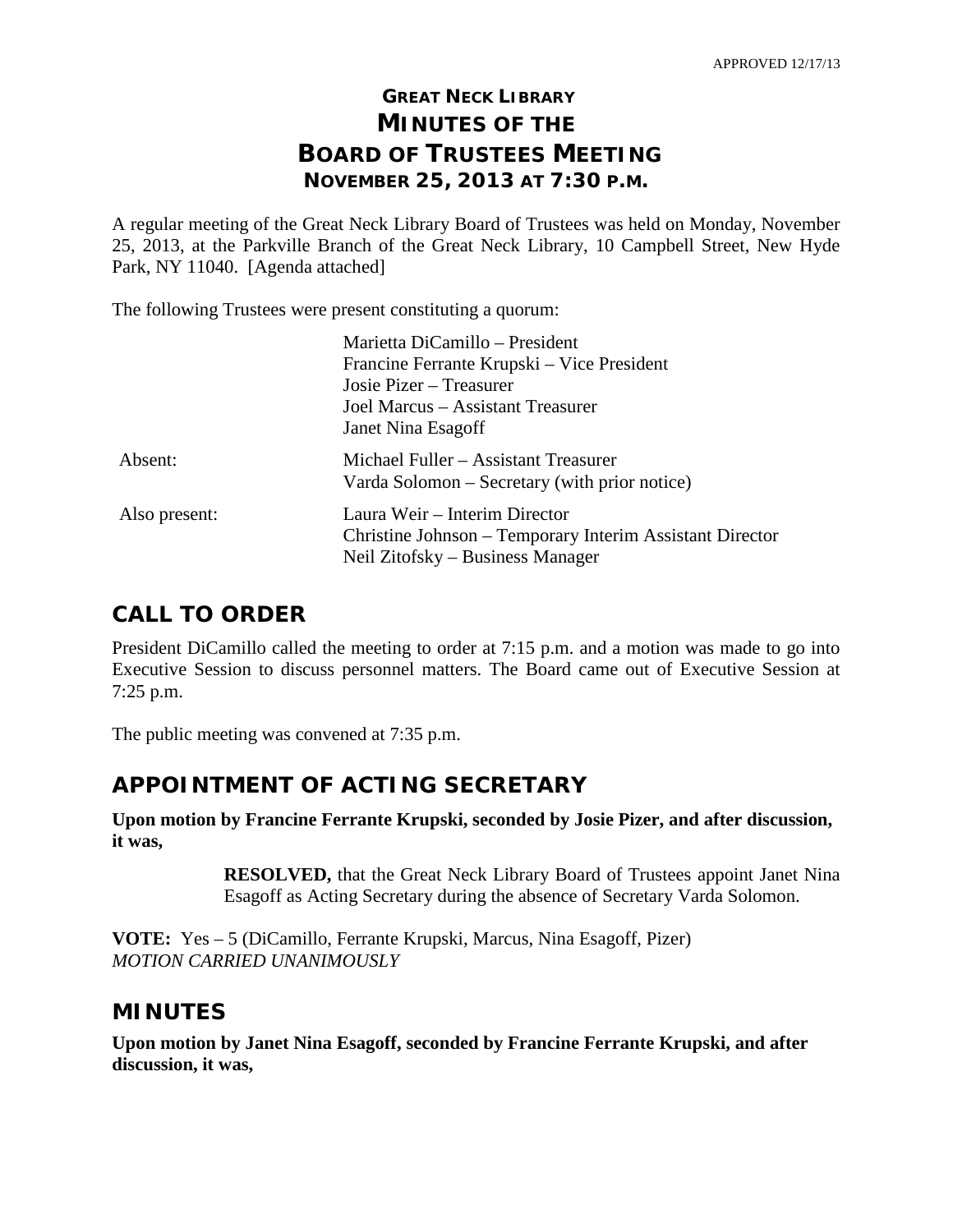**RESOLVED,** that the Great Neck Library Board of Trustees approve the Minutes of October 29, 2013, as corrected.

**Corrections**: Building Advisory Committee, Line 3 under *Outreach* – Francine Ferrante Krupski to be deleted as a member of the Committee. Mike Currie, Amy Levinson and Marianna Wohlgemuth were added.

\_\_\_\_\_\_\_\_\_\_\_\_\_\_\_\_\_\_\_\_\_\_\_\_\_\_\_\_\_\_\_\_\_\_\_\_\_\_\_\_\_\_\_\_\_\_\_\_\_\_\_\_\_\_\_\_\_\_\_

**VOTE:** Yes – 5 (DiCamillo, Ferrante Krupski, Marcus, Nina Esagoff, Pizer) *MOTION CARRIED UNANIMOUSLY*

# **TREASURER'S REPORT**

**Upon motion by Josie Pizer, seconded by Joel Marcus, and after discussion, it was,**

**RESOLVED,** that the Great Neck Library Board of Trustees accept the following financial reports which have been reviewed by the Treasurer:

- November 25, 2013, Treasurer's Report;
- Warrant dated October 12, 2013 through November 8, 2013, paid checks numbered 0031631 through 0031634, 0031656 through 0031660, and 47350 through 47385, and To-Be-Paid Checks numbered 47386 through 47526, the sums set against their respective names, amounting in the aggregate to \$1,013,908.29;
- **Payroll Warrants for pay dates October 3, 2013, and October 17, 2013, and** October 31, 2013 and which have been reviewed by the Treasurer, in the amounts of \$155,512.67, \$155,187.83 and \$153,577.39 respectively, for a total of \$464,277.89.

A member of the public inquired about the reporting and documentation for petty cash expenditure at each library location for public inspection. Trustee Pizer thought this was a good idea and asked for it to be added to the agenda for the next Finance Committee meeting.

*Public Comment: Marianna Wohlgemuth*

**VOTE:** Yes – 5 (DiCamillo, Ferrante Krupski, Marcus, Nina Esagoff, Pizer) *MOTION CARRIED UNANIMOUSLY*

# **PAYROLL CHANGES**

**Upon motion by Josie Pizer, seconded by Joel Marcus, and after discussion, it was,**

**RESOLVED,** that the Great Neck Library Board of Trustees accept the Payroll Changes of October 12, 2013 through November 8, 2013 as presented, and which have been reviewed by the Finance Committee.

**VOTE:** Yes – 5 (DiCamillo, Ferrante Krupski, Marcus, Nina Esagoff, Pizer) *MOTION CARRIED UNANIMOUSLY*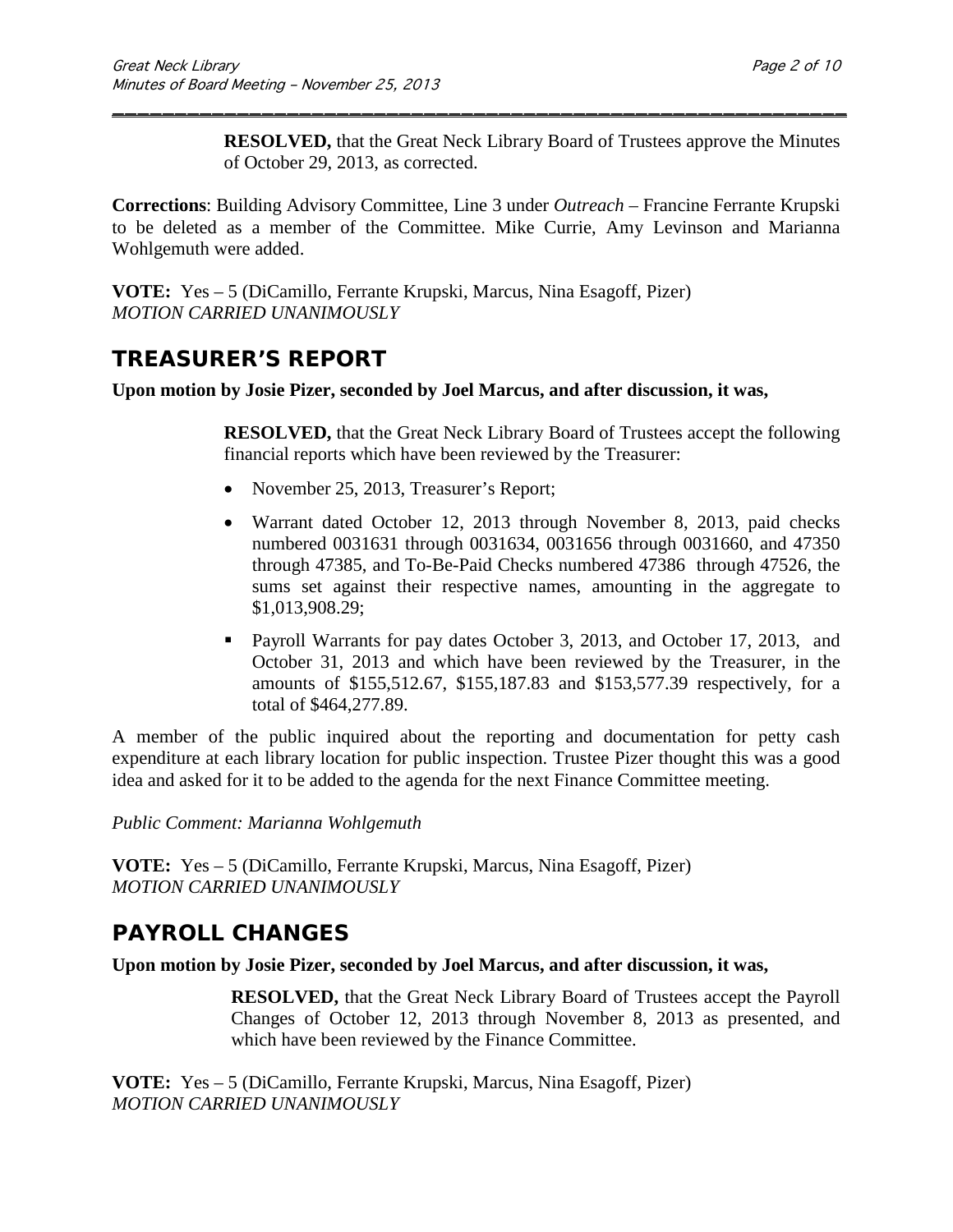# **ACCEPTANCE OF AUDITOR'S REPORT**

**Upon motion by Josie Pizer, seconded by Francine Ferrante Krupski, and after discussion, it was,**

\_\_\_\_\_\_\_\_\_\_\_\_\_\_\_\_\_\_\_\_\_\_\_\_\_\_\_\_\_\_\_\_\_\_\_\_\_\_\_\_\_\_\_\_\_\_\_\_\_\_\_\_\_\_\_\_\_\_\_

**RESOLVED,** that the Great Neck Library Board of Trustees accept the Auditor's Report for the year ended June 30, 2013.

And further;

**RESOLVED**, that the Board of Trustees of the Great Neck Library authorize the transfer of \$300,000 from the General Operating unassigned fund balance to the Main Building and Special Services fund, and \$42,800 from the General Operating unassigned fund balance to the Automated Library fund.

A copy of the audit report will be available at all library locations for public inspection.

**VOTE:** Yes – 5 (DiCamillo, Ferrante Krupski, Marcus, Nina Esagoff, Pizer) *MOTION CARRIED UNANIMOUSLY*

# **REPORTS**

### **Finance Committee**

Committee Chair Josie Pizer commended the members of the Finance Committee for the exemplary job done in keeping her and the budget on track.

*Public Comment: Ralene Adler*

### **Branch Committee**

Interim Director Weir reported that bids were obtained by the Head of Maintenance for the carpeting and painting of the Parkville Branch. [see New Business on page 8] Also, she and Parkville Branch Librarian Jayne Alexander had discussed the possibility of having doors installed in the opening in the new space so as to contain noise during children's program. She was directed to bring this to the attention of the Finance Committee.

## **Building Advisory Committee (BAC)**

President DiCamillo reported that the BAC met last Thursday to put together the next step following the passing of the referendum [940 yes and 514 no]. The next meeting is set for December 19. She thanked staff members Grace Ferrera and Debbie Feldman for putting together the wonderful outreach publicity under the direction of Trustee Pizer and Interim Assistant Director Christine Johnson. The Outreach Committee members were also thanked for their effort.

President DiCamillo reported that Stu Hochron, who is relocating to another State, has resigned from the BAC now leaving two vacancies on the committee. She asked the Interim Library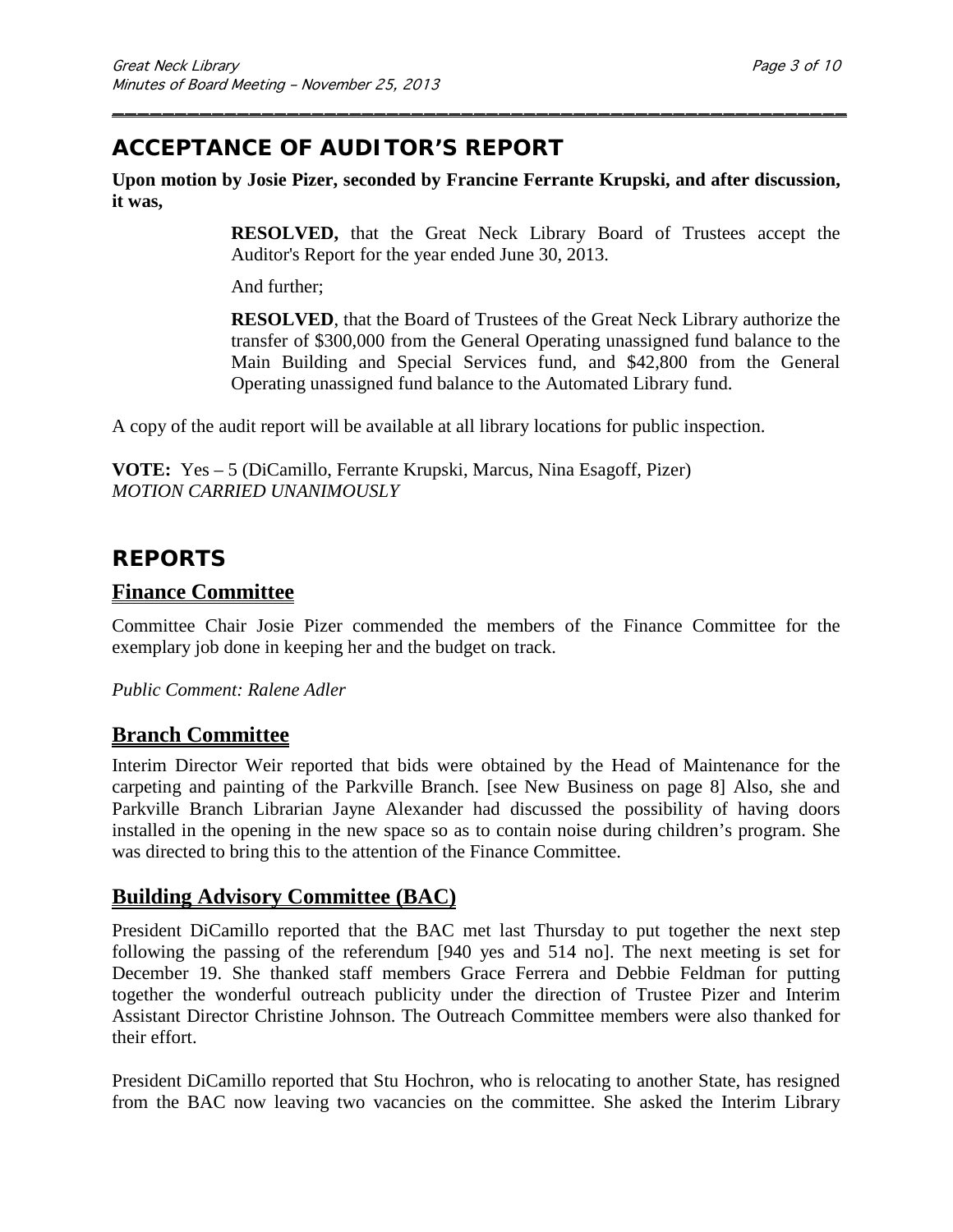Director to contact Joan Adickman, who had expressed her interest at the time of the composition of the committee, to see if she would consider becoming a member.

\_\_\_\_\_\_\_\_\_\_\_\_\_\_\_\_\_\_\_\_\_\_\_\_\_\_\_\_\_\_\_\_\_\_\_\_\_\_\_\_\_\_\_\_\_\_\_\_\_\_\_\_\_\_\_\_\_\_\_

### Relocation

Trustee Ferrante Krupski reported that the last meeting was on October 17. The President asked the committee chair to consider having bi-weekly meetings. The committee was charged with submitting a finalized plan to the Board by February 15, 2014, which will determine if temporary space should be rented during the closure of the Main Building. She asked that if additional individuals are needed to serve on this committee, it should be made known to her.

A member of the public voiced her concern that the library administration has not been forthwith in the weeding process to get the job done.

Committee Chair Ferrante Krupski asked for some direction on whether it is the Board's job or the staff to oversee the weeding program as she does not want to overstep her bounds.

Trustee Nina Esagoff asked for the reasons why the weeding of the collection is not on schedule – whether staff is working at their maximum or more manpower is needed.

Interim Assistant Director Johnson explained that tremendous weeding has been taking place. Patrons are concerned about not having books on the shelves and it would be a disservice to the community to clear the shelves.

### *Public Comment: Ralene Adler*

Outreach The next meeting is scheduled for December 3 at 7:00 p.m. at the Station Branch.

Fundraising The committee will be meeting December 18.

Grants

President DiCamillo inquired if there are any grants from the State that could be tapped into. Mr. Zitofsky was asked to contact Calgi Construction to get a list of grants.

### *Public Comment: Ralene Adler*

### **Director Search Committee**

Trustee Ferrante Krupski, committee chair, reported that the committee met on October 3 to review the Resumes that were received. One person was selected as a possible candidate for a telephone interview on October 22. Prior to the interview the committee received information about this candidate and it was felt it was a waste of time to go forward with the interview.

President DiCamillo asked the Interim Director if the letters were sent to the respective libraries about approaching their staff to which she responded that they were not yet sent.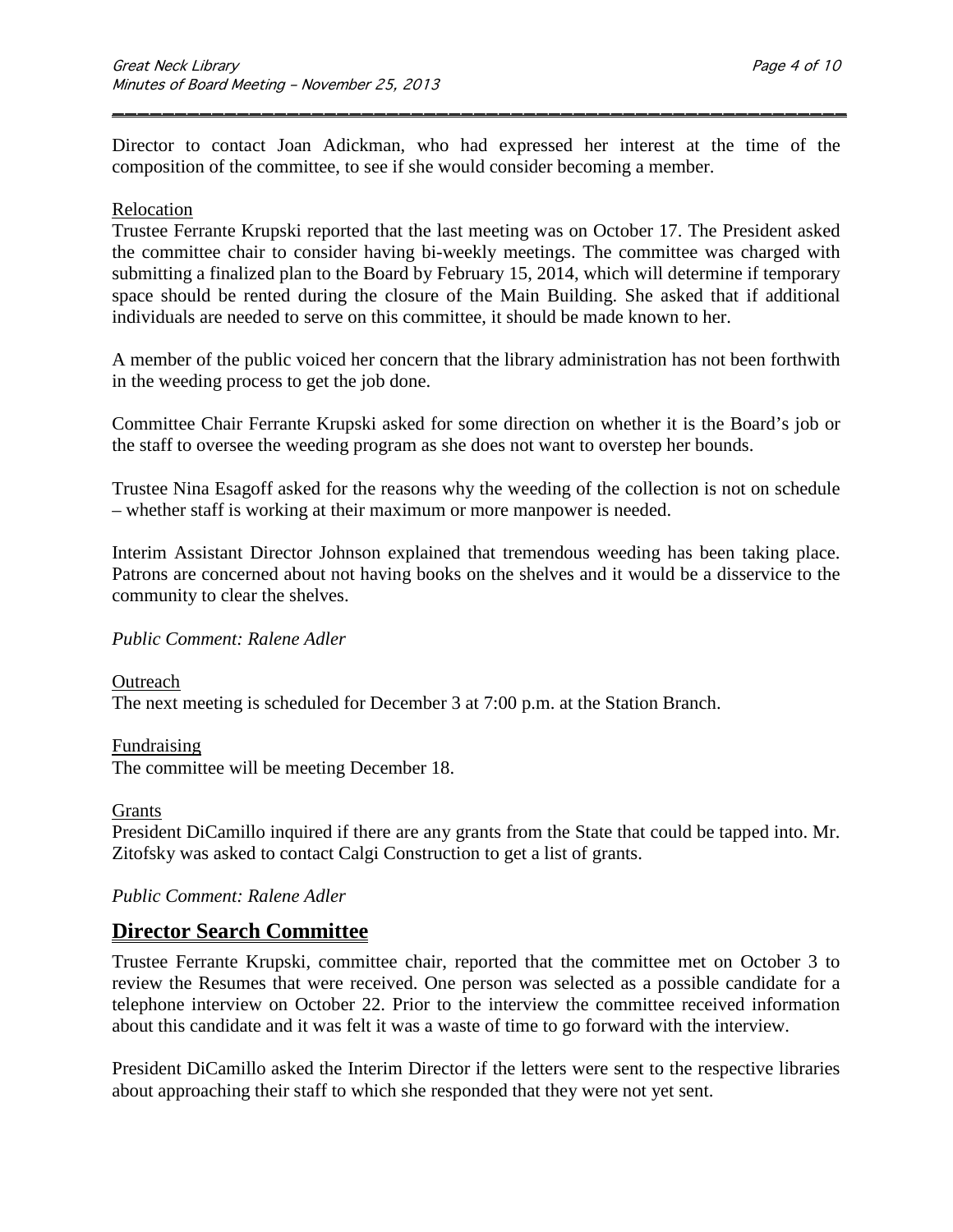# **Long Range Planning Committee**

Trustee Nina Esagoff asked the trustees to take a look at the current Long Range Plan and to let her know if there are any changes they wish to be addressed.

\_\_\_\_\_\_\_\_\_\_\_\_\_\_\_\_\_\_\_\_\_\_\_\_\_\_\_\_\_\_\_\_\_\_\_\_\_\_\_\_\_\_\_\_\_\_\_\_\_\_\_\_\_\_\_\_\_\_\_

## **Policy & Bylaws Committee**

A meeting of the committee is set for December 16 at 7:30 p.m. at the Station Branch.

## **Staff Reports**

A member of the public pointed out that some of the numbers in the attendance for children's programs show more non-residents attending these programs than residents. The numbers will be checked for accuracy and the corrections made and copies redistributed to the Trustees.

The Thursday morning storytime at the Lakeville Branch should be reevaluated because of very poor attendance. Asked why the branches do not use the registration system as is being done at the Main Library, Parkville Branch Librarian Jayne Alexander responded that with registration people register and do not show up. Trustee DiCamillo said policy should be followed.

The statistics from the Circulation Department need to be corrected and redistributed to the trustees.

Trustee Pizer inquired if all the door counters are now operational. The Interim Director responded that those at the Branches are working but she was unsure about the one at the Main Library.

*Public Comment: Ralene Adler, Marianna Wohlgemuth*

## **Interim Assistant Director**

Text of written report of the Interim Assistant Director:

My focus for the last four weeks has been on getting the Referendum passed. Thanks to our joint efforts, we have been successful!

I would like to recognize the specific efforts of the Programming Department – Debbie Feldman and Grace Ferrara for getting the publicity out to the papers and helping with the creation of the postcards, various marketing pieces and signage. In Technical Services, Jill Balk was our "go-to gal" for creating packets until she broke her shoulder blade, then Jamie Eckartz took over. Wanda Lei was instrumental in correcting the magnetic signs and "signs with legs" due to a printing glitch, just in time to get them out for the vote as well as creating the laminated signs that were distributed throughout the library.

### Building Advisory Committee (BAC)

From late October into November as part of the Outreach Subcommittee, I along with the other five committee members, gave brief presentations and distributed information packets at the following public meetings:

Monday, October 21 at the Village of Thomaston

Wednesday, October 30 at the GNVOA Meeting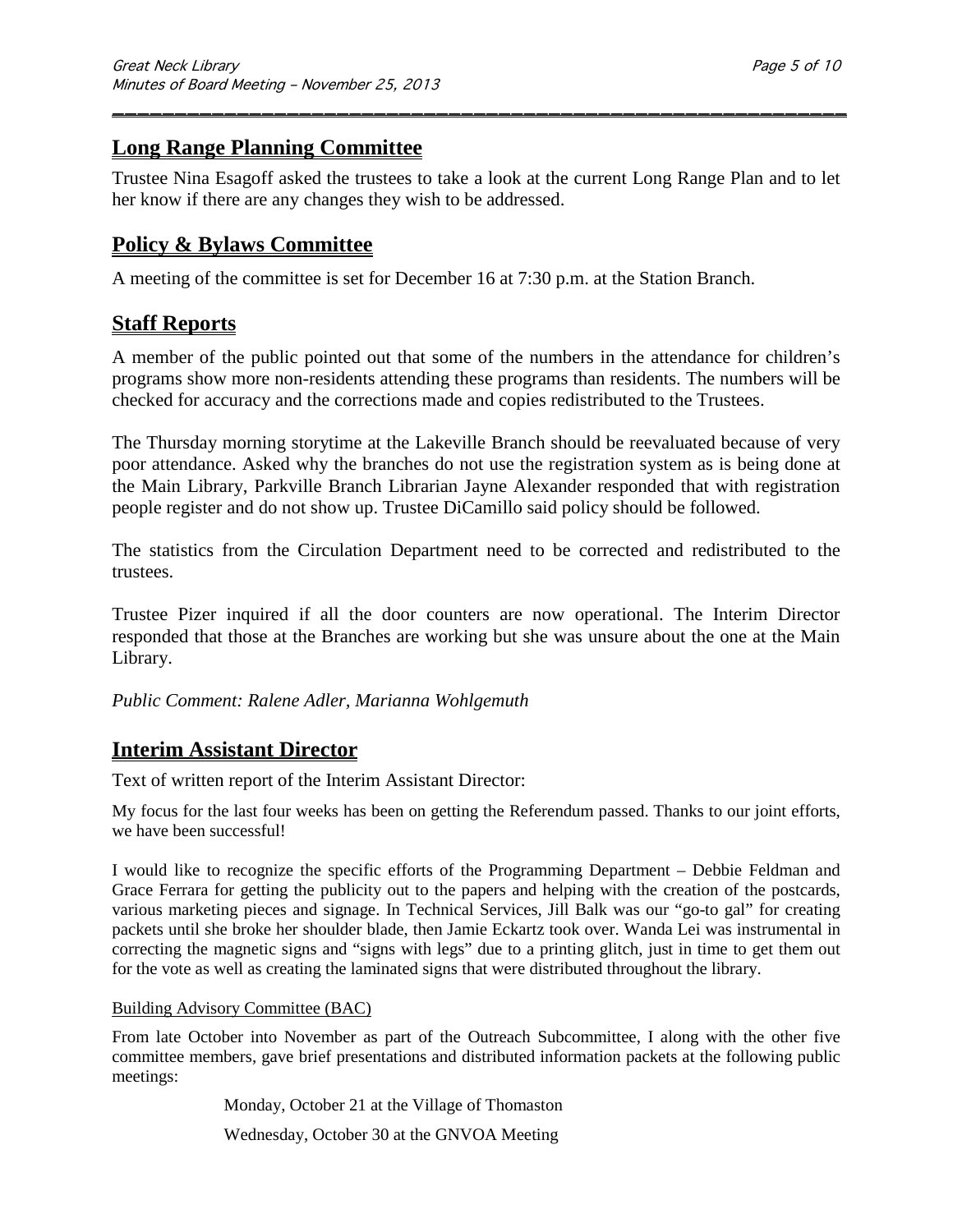Thursday, November 7 at the Village of Russell Gardens

Sunday, November 10 at Temple Beth-El

Tuesday, November 12 at the Village of Lake Success

Monday, November 18 at the Village of Great Neck Estates

In addition, I assisted the School District at the two Atria absentee ballot voting tables on Friday, November 8 and Wednesday, November 13.

\_\_\_\_\_\_\_\_\_\_\_\_\_\_\_\_\_\_\_\_\_\_\_\_\_\_\_\_\_\_\_\_\_\_\_\_\_\_\_\_\_\_\_\_\_\_\_\_\_\_\_\_\_\_\_\_\_\_\_

#### Weeding

Weeding is continuing at record paces. In next month's report, you will see larger numbers for both the Station Branch and the Young Adult Collections. Our next area of focus will be the elimination of unnecessary duplicate copies of titles system-wide. Before the next relocation committee meeting, I will derive the current total collection size numbers for each of the four library locations. This is a project that can take 2-3 days, and prior to now, I just could not dedicate the time to it.

#### Next On My Agenda

Now that the Referendum is behind us, I will continue investigating the RFID system. I have received an RFP format from one of the vendors that we will adapt and send out for proposals. We have identified four potential companies, Envisionware, Bibliotecha, 3-M and TechLogic. In addition, I will continue investigating the Grant Opportunities available to us through NYS and otherwise. Attached is some basic information on the NYSERDA grants that are available for existing facilities.

## **Interim Library Director**

Text of written report as submitted by Laura Weir:

#### Staff Development Day

The Great Neck Library schedules a Staff Development Day on November 11 of each year when the date does not fall on a weekend. Janet Fine, Pan Levin and Jon Aubrey volunteered to help put together the program. In response to the violent occurrences that have taken place over the last year, particularly in schools, I felt the library staff should be asked to consider how they would react to a violent situation within the Library. Attached is a flyer produced by a committee of Nassau Library Directors entitled *Active* S*hooter Scenario Response.* Using this as a guide, I asked the committee to develop a program. They found several good videos online, and enlisted Head of Maintenance Charlie Wohlgemuth to call the Nassau County Police Department about sending a speaker. Officer Pete Chuchul arrived at 10 am, he watched a video "Run, Hide Fight" with us, discussed the Active Shooter Scenario and took questions from the floor. He said that as we are developing a plan for the renovation, each floor should have a "Safe Room" with a solid door, a deadbolt lock and a window for escape. This interactive training session also complies with the Workplace Violence Prevention Program which requires annual staff violence prevention training.

Other topics of the morning included an update by Laura Weir and Christine Johnson on the Building Renovation Project. Neil Zitofsky gave an update on the Library's benefits package, which was very helpful to staff who cannot always make the morning staff meetings.

In the afternoon supervisors were giving additional training on the Time Vantage electronic timesheet system while other staff attended an "Issues and Answers "session hosted by Ethan Mann and Jon Aubrey.

I felt the most important session of the afternoon was the walk through of the library. Members of the Workplace Violence Prevention committee who have been on many walks throughout the building broke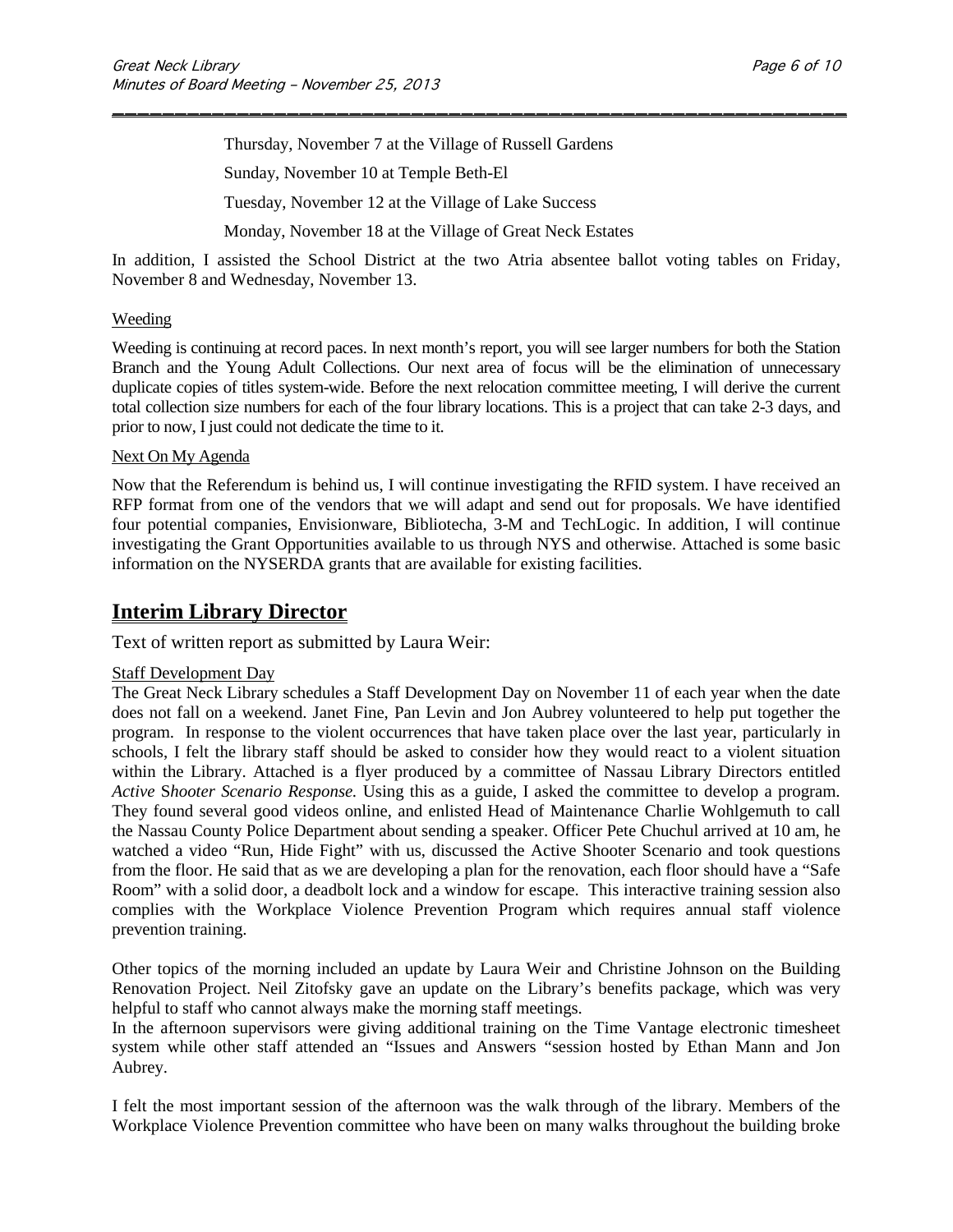in to four teams which took staff through the building pointing out exits and other means of escape. Many staff members were not aware of the north outside exit from Levels. Others did not know that one can exit from the AV room into the bookroom or the Multi-Purpose room through fire exit doors.

\_\_\_\_\_\_\_\_\_\_\_\_\_\_\_\_\_\_\_\_\_\_\_\_\_\_\_\_\_\_\_\_\_\_\_\_\_\_\_\_\_\_\_\_\_\_\_\_\_\_\_\_\_\_\_\_\_\_\_

Finally, each department held a staff meeting, which was very helpful because there were many part time staff in attendance who can't always attend regular staff and department meetings.

#### Referendum

The Referendum passed handily with a 64 % majority vote. I monitored the Baker School site throughout the day. A steady stream of voters came and went. I tried not to be too optimistic, but a pleasant demeanor and smiles on many faces seemed hopeful. School clerk Diana O'Connell was the person in charge, managing the Referendum event from the Great Neck South H.S. site. Ms. O'Connell was a great resource person to tap for her expertise on Referendum procedures from the first time I spoke to her August of 2013. Agnes Buckley was the person in charge at the Baker School site. All school personnel on hand that day were well trained, working together in a cooperative manner and I thank them for their efforts throughout a very long day.

#### Member Library Director's meeting at the Nassau Library System

I attended this meeting on Wednesday, November 20. Under "New Business" NLS Director Jackie Thresher presented and discussed the Preliminary Proposed NLS Budget Operating for 2014. There is an NLS Board meeting on Monday, November 25, any new changes to the budget will be discussed at that time. The most up-to-date-version of the proposed budget will be a handout at the NLS Annual Meeting on Monday, November December 2 at 7 pm. There is an Area 7 Meeting scheduled for Monday, December 9 at 7:30 p.m. at the Shelter Rock Library with Area Representative Irving Chernofsky.

*Public Comment: Ralene Adler*

## **President's Report**

- President DiCamillo reported that the Board intends to have a celebration to thank staff especially those putting the packets together. Letters will be sent to those staff members and copies placed in their personnel files.
- Donation of \$100 in memory of Rosalie Ripa from Marietta DiCamillo and Marianna Wohlgemuth and matching grant of \$200 from Major League Baseball Players Trust to the Patio Garden Fund.

# **OLD BUSINESS**

### **Policy Manual Changes** (Third Reading)

**Upon motion by Joel Marcus and seconded by Francine Ferrante Krupski, and after discussion, it was,**

> **RESOLVED,** that the Great Neck Library Board of Trustees accept the changes to the Library Director Evaluation Timetable, Section 300-10 of the Board Policy Manual, as presented [below].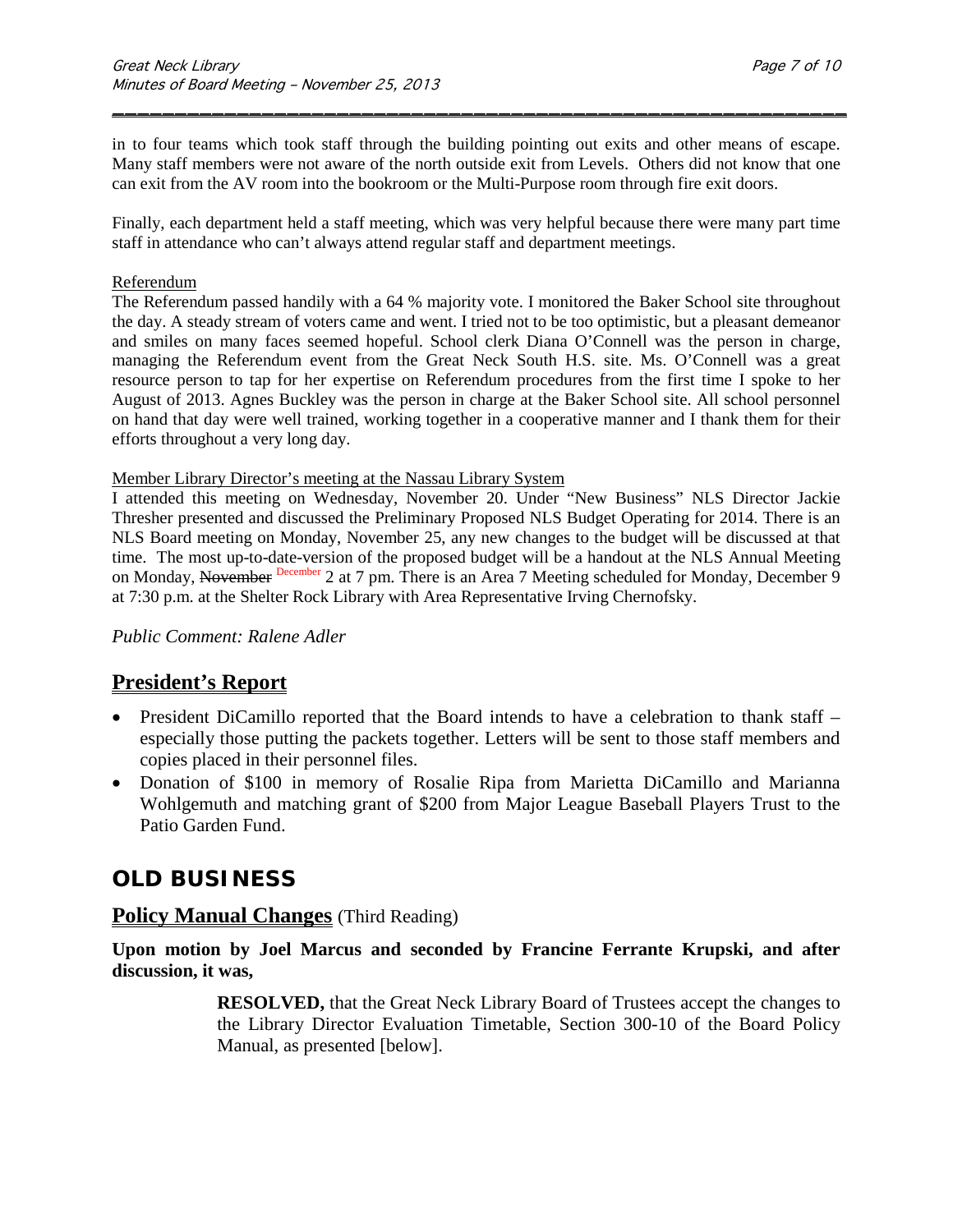| 1. The first step would be for each Board member<br>independently to answer the questions on the                                                            |  |
|-------------------------------------------------------------------------------------------------------------------------------------------------------------|--|
| evaluation form selected by the Board.<br>April 25                                                                                                          |  |
| 2. Submit the completed questionnaire by mail directly to<br>the Personnel Committee (envelopes to be provided)<br>May 15                                   |  |
| 3. The Personnel Committee will meet and prepare a<br>May 31<br>summary.                                                                                    |  |
| 4. The Board will meet in Executive Session, without the<br>Director, to review and discuss the summary and reach<br>consensus on how the ratings should be |  |
| communicated.<br>June $10$                                                                                                                                  |  |
| 5. A meeting in Executive Session with the Director to<br>review and discuss.<br>June $20$                                                                  |  |
| 6. One or more follow-up meetings with the Director to discuss those<br>September 30<br>issues that required action.                                        |  |

\_\_\_\_\_\_\_\_\_\_\_\_\_\_\_\_\_\_\_\_\_\_\_\_\_\_\_\_\_\_\_\_\_\_\_\_\_\_\_\_\_\_\_\_\_\_\_\_\_\_\_\_\_\_\_\_\_\_\_

**VOTE:** Yes – 5 (DiCamillo, Ferrante Krupski, Marcus, Nina Esagoff, Pizer) *MOTION CARRIED UNANIMOUSLY*

## **RFP for Auditor**

The Business Manager was directed to put together an RFP for the hiring of a new auditing firm for distribution to the Board. He asked the Board to provide any comments they may have prior to distribution.

# **NEW BUSINESS**

## **Part-Time Accounting Clerk**

### **Upon motion by Janet Esagoff and seconded by Josie Pizer, and after discussion, it was,**

**RESOLVED,** that the Great Neck Library Board of Trustees approve the execution of the Part-time Accounting Clerk Letter of Employment with accompanying job descriptions; and authorize and direct the President to execute the Letter of Employment between the Board of Trustees and the employee [after the changes below are made]. The salary for this confidential position begins at \$16.00 per hour and the individual will be scheduled to work up to 20 hours per week

Changes to be made to the Letter of Agreement and then circulated to the trustees tomorrow before its execution:

Delete last paragraph under salary referencing a one-year probationary period.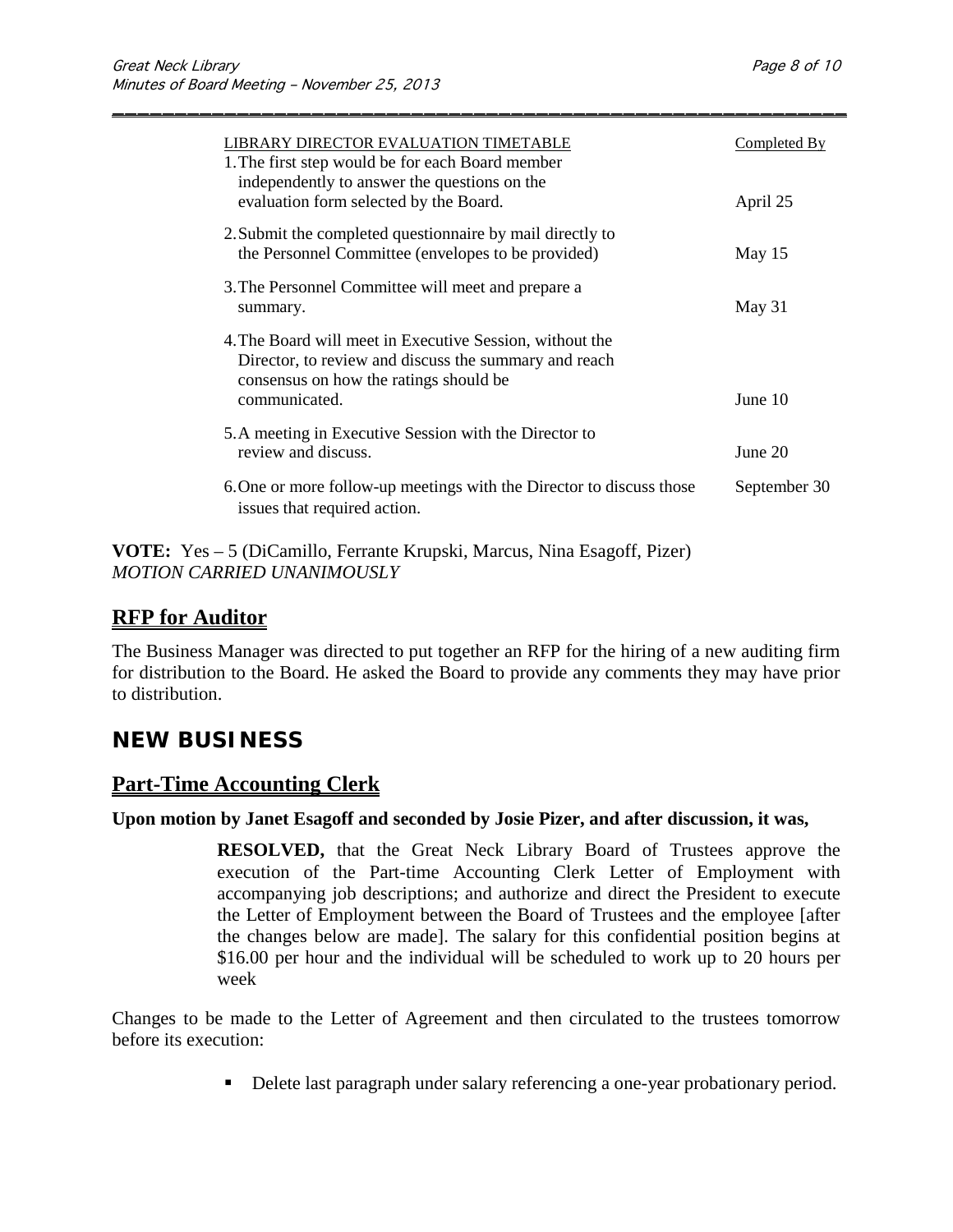- Paid Time Off this position comes under confidential staff and not the Staff Association. Therefore, this should be replaced with the wording in the Agreement Letters for the other confidential administrative staff.
- Under the second paragraph, line two on page two, delete the word "for" after the word "pay."

*Public Comment: Ralene Adler*

**VOTE:** Yes – 5 (DiCamillo, Ferrante Krupski, Marcus, Nina Esagoff, Pizer) *MOTION CARRIED UNANIMOUSLY*

### **Painting and Carpeting of the Parkville Branch Library**

**Upon motion by Joel Marcus and seconded by Francine Ferrante Krupski, and after discussion, it was,**

\_\_\_\_\_\_\_\_\_\_\_\_\_\_\_\_\_\_\_\_\_\_\_\_\_\_\_\_\_\_\_\_\_\_\_\_\_\_\_\_\_\_\_\_\_\_\_\_\_\_\_\_\_\_\_\_\_\_\_

**RESOLVED,** that the Great Neck Library Board of Trustees accept the recommendations of the Head of Maintenance and hire Andrew Painting Co. to paint the walls in the front of the original structure of the Parkville Branch Library at a cost not to exceed \$15,000; and hire Harry Katz to install carpet tiles at the Parkville Branch Library at a cost not to exceed \$32,000 to be charged to the Branch and Special Services line of the budget as amended.

The original motion was amended to specify the section of the walls to be painted and the budget line to be charged for this expenditure.

**VOTE:** Yes – 5 (DiCamillo, Ferrante Krupski, Marcus, Nina Esagoff, Pizer) *MOTION CARRIED UNANIMOUSLY*

# **CORRESPONDENCE**

Letters were received from Naomi Penner and St. Aloysius Interfaith Food Pantry and responses sent. The letter writers were not present to speak to their letters which are attached to these Minutes.

Janet Fine was recognized for her efforts for the St. Aloysius Interfaith Food Pantry drive at the Great Neck Library.

## **OPEN TIME**

- The Business Manager was asked to add to the next Finance Committee Meeting agenda NLS Databases, and the signing of checks outside of the Finance Committee meeting.
- Elene Contegiacomo, a member of the public, asked if the Library could contact the Great Neck Public Schools to request additional parking alongside the Parkville Branch building. When the school buses are lined up, it is very difficult to maneuver in the parking spots. The Interim Director was asked to contact Dr. Dolan.